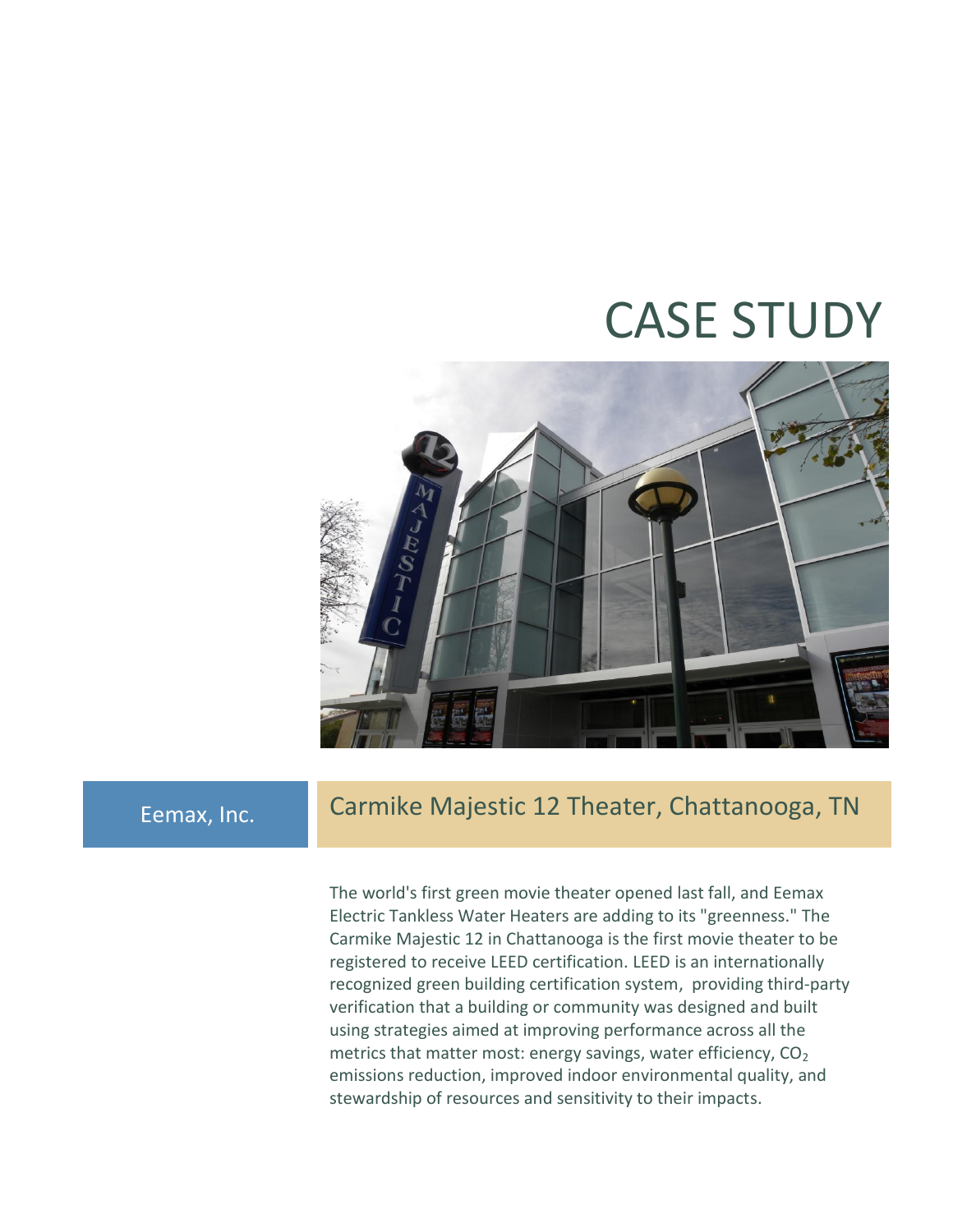## Case Study **Carmike Majestic 12 Theater, Chattanooga, Tennessee**

#### CUSTOMER PROFILE

The completely "green" Majestic 12 Theater, located in the heart of Chattanooga's urban landscape, is operated by Carmike Cinemas. The 12-plex theater features two 400+ seat auditoriums, a VIP auditorium with large reclining seats, gourmet popcorn, as well as digital & 3D projection capabilities. Carmike Cinemas, Inc. is a U.S. leader in digital cinema and 3D cinema deployments and one of the nation's largest motion picture exhibitors. As of December 31, 2009, Carmike operated 244 theaters and 2,277 screens in 35 states. Carmike's digital cinema footprint reaches 2,141 screens, of which 503 are also equipped with 3D capability.

#### **SITUATION**

Carmike Cinemas opened the Bijou 7 Movie Theater in 1996, the first movie theater to be built in downtown Chattanooga in decades. The location was ideal with over 20 restaurants, River Front Walk, and a visitor center all within walking distance as part of Chattanooga's entertainment district. Over the last 10 years, this bustling area just kept growing, and so did the need for a larger cinema with more movie offerings to expand in line with the downtown resurgence. The Bijou welcomed approximately 165,000 moviegoers annually, but the new Majestic 12 is expected to welcome nearly 400,000 people per year. With that increase in patrons, it was time to go green.

#### THE GREEN CINEMA TREND

Environmentally conscious theater construction is a growing trend according to the Washington, DC-based National Association of Theater Owners, which represents more than 29,000 movie screens across the country. In order to be profitable and successful, theaters are becoming more sustainable and going green by lowering energy bills, conserving water, and enhancing indoor air quality.

Some of the green features in the new Majestic 12 Cinema include:

- All glass front, open design with motion and daylight sensors which saves 75% on lighting costs
- White roof for reflecting solar heat saves on cooling costs
- Electric Tankless Water Heaters in restrooms
- Rainwater usage in restrooms and landscaping
- Local, recycled construction materials throughout the building